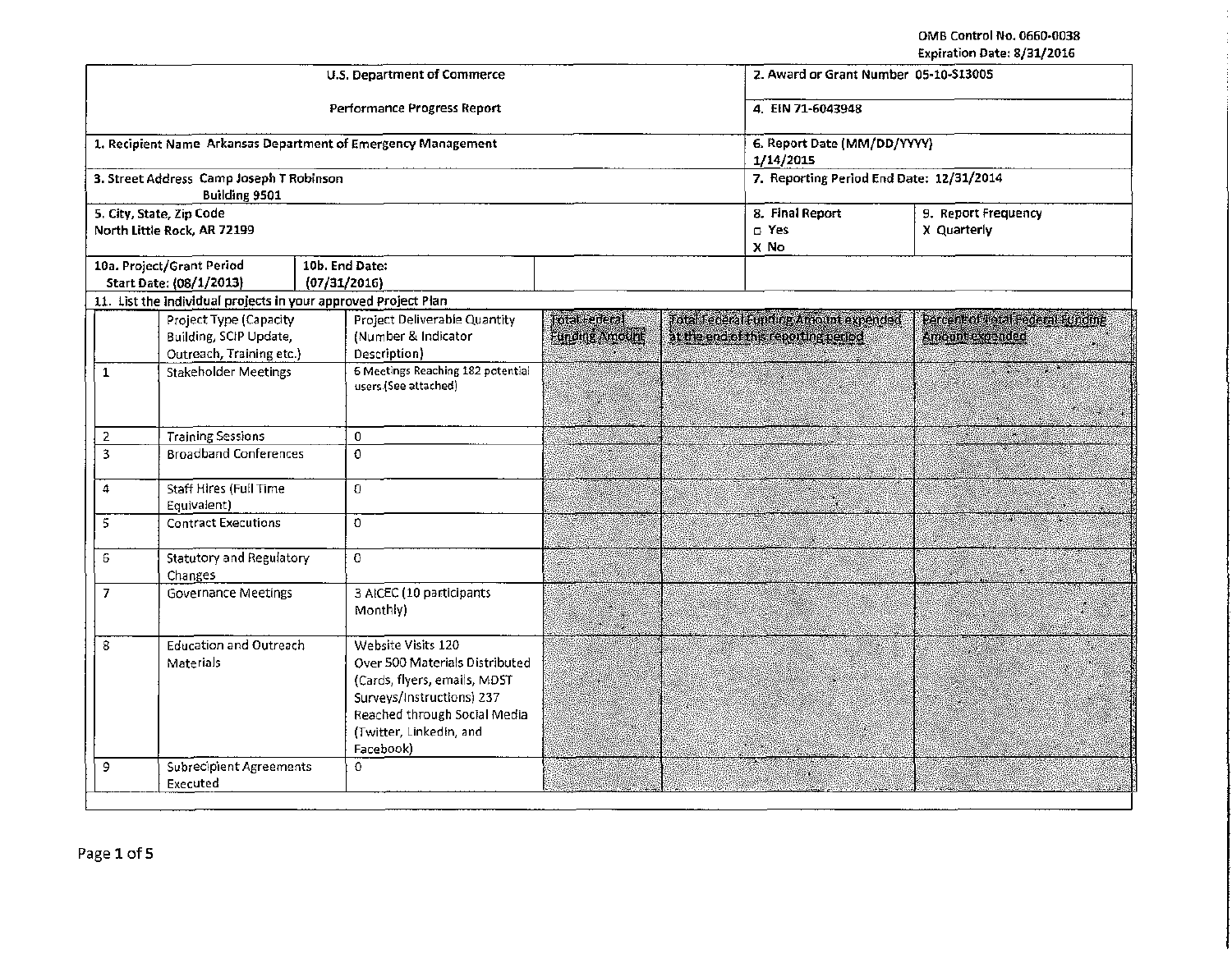lla. Describe your progress meeting each major activity in the Baseline Report for this project; any challenges or obstacles encountered and mitigation strategies you have employed; planned major activities for the next quarter; and any additional project milestones or information. 1.15.2015 Nothing to report

11b. If the project team anticipates requesting any changes to the approved Baseline Report in the next quarter, describe those below. Note that any substantive changes to the Baseline Report must be approved by the Department of Commerce before implementation. 1.15.2015 No Change

llc. Provide any other information that would be useful to NT/A as it assesses this project's progress. 1.1S.2015 Nothing to report

lld. Describe any success stories or best practices you have identified. Please be as specific as possible. 1.1S.201S Social media and outreach are key strategies each team member is relying on to keep on track and keeping potential users informed. The website is getting more hits and we are looking forward to adding additional information post consultation this quarter.

#### 12. Personnel

12a. If the project is not fully staffed, describe how any lack of staffing may impact the project's time line and when the project will be fully staffed. Position staffing from federal funds began during the 2<sup>nd</sup> atr.

### 12b. Staffing Table

| <b>Job Title</b>                                                                          | FTE <sub>%</sub>                                                                          | Project(s) Assigned                                                                                                                   | Change                 |  |  |  |
|-------------------------------------------------------------------------------------------|-------------------------------------------------------------------------------------------|---------------------------------------------------------------------------------------------------------------------------------------|------------------------|--|--|--|
| SLIGP Program Coordinator                                                                 | 80%                                                                                       | Will provide coordination for grant reporting and financial payouts.                                                                  |                        |  |  |  |
| Homeland Security Branch Manager                                                          | 10%                                                                                       | Will provide oversight for all grants activities and reporting                                                                        |                        |  |  |  |
| IT Administrator                                                                          | Serves on the state broadband working group and provides technical assistance to<br>AICEC |                                                                                                                                       |                        |  |  |  |
| Accounting Branch Manager                                                                 | 2%                                                                                        | Will conduct task and provide tracking for the disbursement of the entire grant funds                                                 |                        |  |  |  |
| Financial Analyst                                                                         | 3%                                                                                        | Will provide oversight for the disbursements and tracking of funds                                                                    |                        |  |  |  |
| <b>SWIC</b>                                                                               | 50%                                                                                       | Will oversee all interoperability coordination and is responsible for ensuring SCIP<br>initiatives are tracked and completed          |                        |  |  |  |
| <b>AWIN Program Manager</b>                                                               | 50%                                                                                       | Has oversight of all public safety communication projects that the state undertakes and<br>will provide oversight for this project    |                        |  |  |  |
| 13. Subcontracts (Vendors and/or Subrecipients) Contracts started in 2 <sup>nd</sup> qtr. |                                                                                           | 13a. Subcontracts Table - Include all subcontractors. The totals from this table must equal the "Subcontracts Total" in Question 14f. |                        |  |  |  |
| <b>Subcontract Purpose</b><br>Type<br>Name                                                |                                                                                           | RFP/RFQ<br>Total Federal<br>Total Matching<br>End<br>Contract<br>Start                                                                | Project and % Assigned |  |  |  |

| Name               | Subcontract Purpose | -<br>Tvpe        | RFP/RFQ         | Contract   | Start   | End    | Total Federal   | <b>Total Matching</b> | Project and % Assigned |
|--------------------|---------------------|------------------|-----------------|------------|---------|--------|-----------------|-----------------------|------------------------|
|                    |                     | (Vendor/Subrec.) | lssued          | Executed   | Date    | Date   | Funds Allocated | Funds Allocated       |                        |
|                    |                     |                  | (Y/N)<br>______ | (Y/N)<br>. |         |        |                 |                       |                        |
| <b>Buford Goff</b> | Development of      | Vendor           |                 |            | 10/1/13 | 7/31/1 | \$810,342.00    | \$0.00                |                        |
| and                | Project Management  |                  |                 |            |         |        |                 |                       |                        |
| Associates         | plan                |                  |                 |            |         |        |                 | ____                  | ----                   |

Page 2 of 5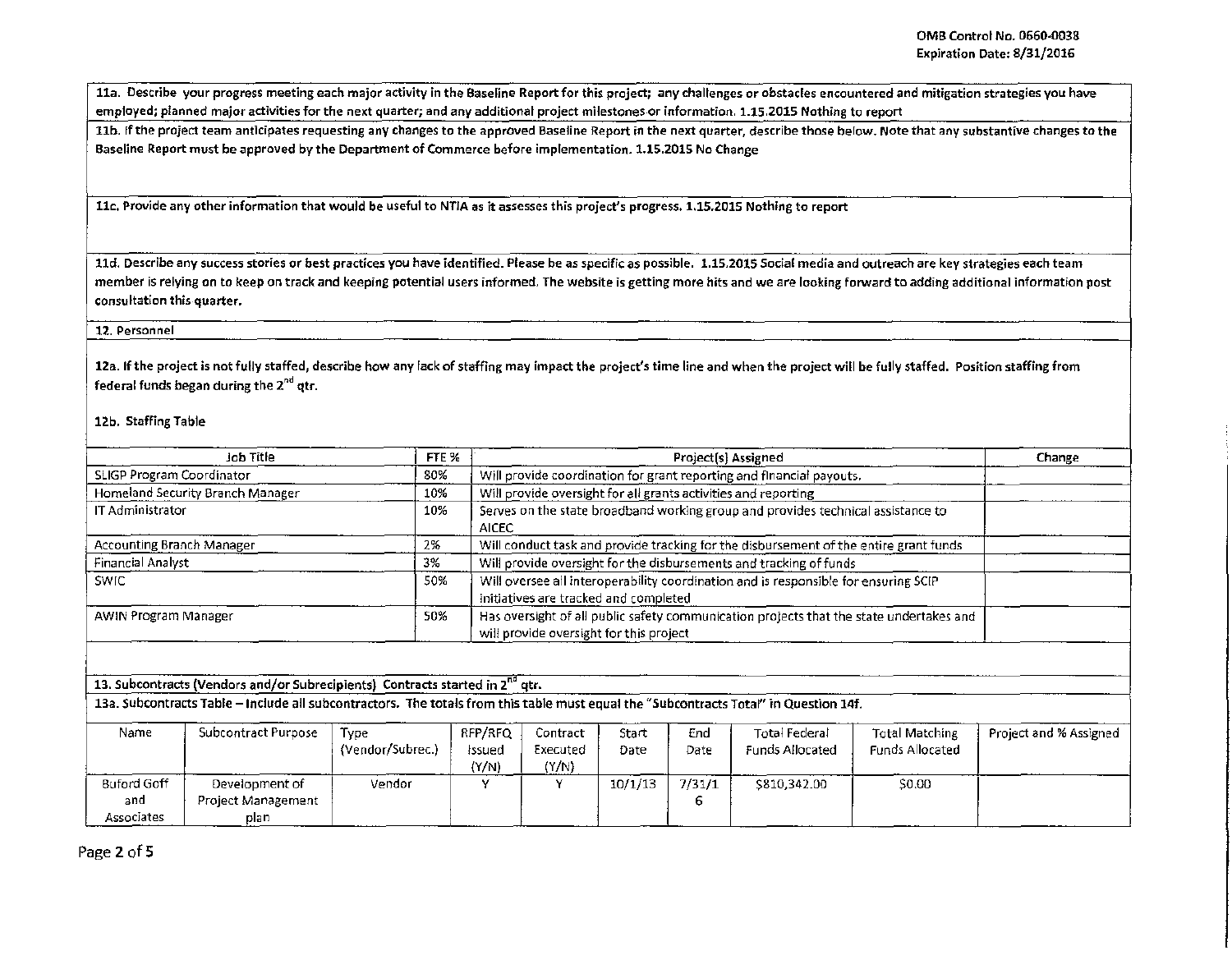I

13b. Describe any challenges encountered with vendors and/or sub recipients. 10.30.2014 Nothing to report at this time.

#### 14. Budget Worksheet

Columns 2, 3 and 4 must match your current project budget for the entire award, which is the SF-424A on file. Only list matching funds that the Department of Commerce has already approved.

| Project Budget Element (1)                                             | <b>Federal Funds</b><br>Awarded (2) | <b>Approved Matching</b><br>Funds (3) | <b>Total Budget</b><br>(4) | <b>Federal Funds</b><br>Expended (5)              | Approved Matching Funds<br>Expended (6)                                                                                                                                              | Total Funds Expended (7) |  |
|------------------------------------------------------------------------|-------------------------------------|---------------------------------------|----------------------------|---------------------------------------------------|--------------------------------------------------------------------------------------------------------------------------------------------------------------------------------------|--------------------------|--|
| a. Personnel Salaries                                                  | 135,996.00                          | 387,191.00                            | 523,187.00                 | \$35,866.17                                       | \$76,884.65                                                                                                                                                                          | \$112,750.82             |  |
| b. Personnel Fringe Benefits                                           | 47,697.00                           | 113,990.00                            | 161,687.00                 | \$13,531.53                                       | \$18,904.68                                                                                                                                                                          | \$32,436.21              |  |
| c. Travel                                                              | 216,407.00                          | 0.00                                  | 216,407.00                 | \$4,118.37                                        |                                                                                                                                                                                      | \$4,118.37               |  |
| d. Equipment                                                           | 0.00                                | 0.00                                  | 0.00                       | N/A                                               |                                                                                                                                                                                      |                          |  |
| e. Materials/Supplies                                                  | 19,821.00                           | 0.00                                  | 19,821.00                  | \$4,656.71                                        |                                                                                                                                                                                      | \$4,656.71               |  |
| f. Subcontracts Total                                                  | 1,057,375.00                        | 0.00                                  | 1,057,375.00               | \$212,363.38                                      |                                                                                                                                                                                      | \$212,363.38             |  |
| g. Other                                                               | 118,415.00                          | 5,582.00                              | 123,997.00                 | \$84,427.18                                       |                                                                                                                                                                                      | \$84,427.18              |  |
| h. Total Costs                                                         | 1,595,711.00                        | 506,763.00                            | 2,102,474.00               | \$354,963.34                                      | \$95,789.33                                                                                                                                                                          | \$450,752.67             |  |
| i. % of Total                                                          | 80%                                 | 20%                                   | 100%                       | 79%                                               | 21%                                                                                                                                                                                  | 100%                     |  |
| documents.                                                             |                                     |                                       |                            |                                                   | 15. Certification: I certify to the best of my knowledge and belief that this report is correct and complete for performance of activities for the purpose(s) set forth in the award |                          |  |
| 16a. Typed or printed name and title of Authorized Certifying Official |                                     |                                       |                            | 16c. Telephone (area code, number, and extension) |                                                                                                                                                                                      |                          |  |

Bobbie Ann Merkel, ADEM Administration Division Director 501-683-6700

|                                                  | 16d. Email Address                                         |  |
|--------------------------------------------------|------------------------------------------------------------|--|
|                                                  | BobbieAnn.Merkel@adem.arkansas.gov                         |  |
| 16b. Signature of Authorized Cortifying Official | 16e. Date Report Submitted (month, day, year)<br>1/21/2015 |  |

Page 3 of 5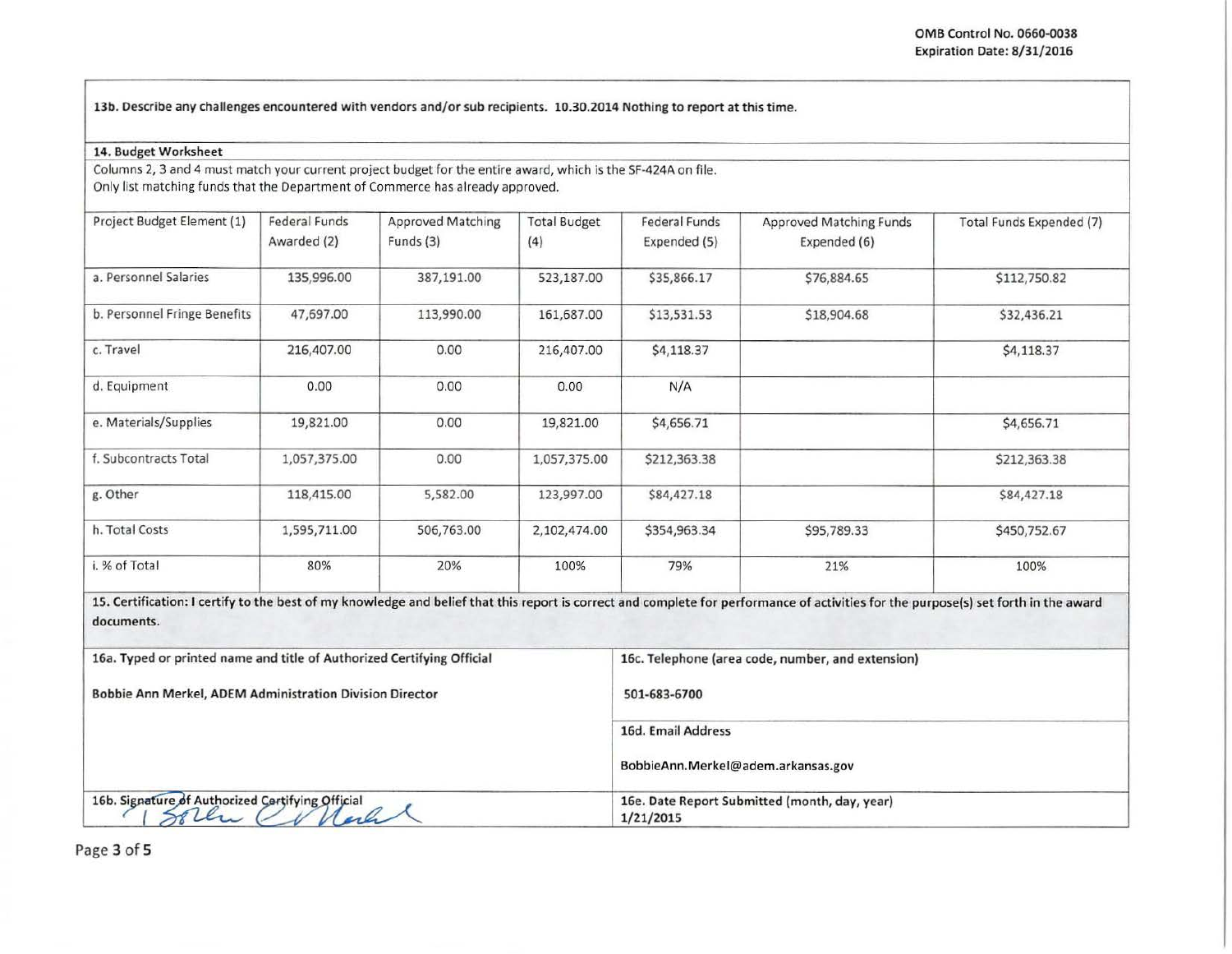According to the Paperwork Reduction Act, as amended, no persons are required to respond to a collection of information unless it displays a currently valid OMB control number. Public reporting burden for this collection of information is estimated to average 10 hours per response for the application process, including time for reviewing instructions, searching existing data sources, gathering and maintaining the data needed, and completing and reviewing the collection of information. Send comments regarding the burden estimate or any other aspect of this collection of information, including suggestions for reducing this burden, to Michael Dame, Director, State and Local Implementation Grant Program, Office of Public Safety Communications, National Telecom Communications and Information Administration, U.S. Department of Commerce (DOC), 1401 Constitution Avenue, N.W., HCHB, Room 7324, Washington, D.C- 20230.

October completed meeting name/location & number of attendees:

Joint Meeting w/ TX - Texarkana,  $AR - 10/14/14 - 21$ 

Presentation during Farm Bureau Health & Safety Meeting 10/21/14-13

Presentation at Homeland Security Grants Workshop 10/22/14 - 60

Pulaski Co Fire Association Meeting  $10/23/14 - 15$ 

### October Social Media:

Linked In Group: Arkansas Public Safety Broadband Network - 70 member's total - 13 new

Twitter @APSBN FIRSTNET- 61 followers total *wj* 461 views for the month/163 tweets total- 25 new followers

Facebook: Arkansas Public Safety Broadband Network - 287 page members (likes) total - 43 new

Webpage www.apsbn.arkansas.gov - approx. 200 visits total - 70 new

November completed meeting name/location & number of attendees

No meetings were scheduled for the month of November